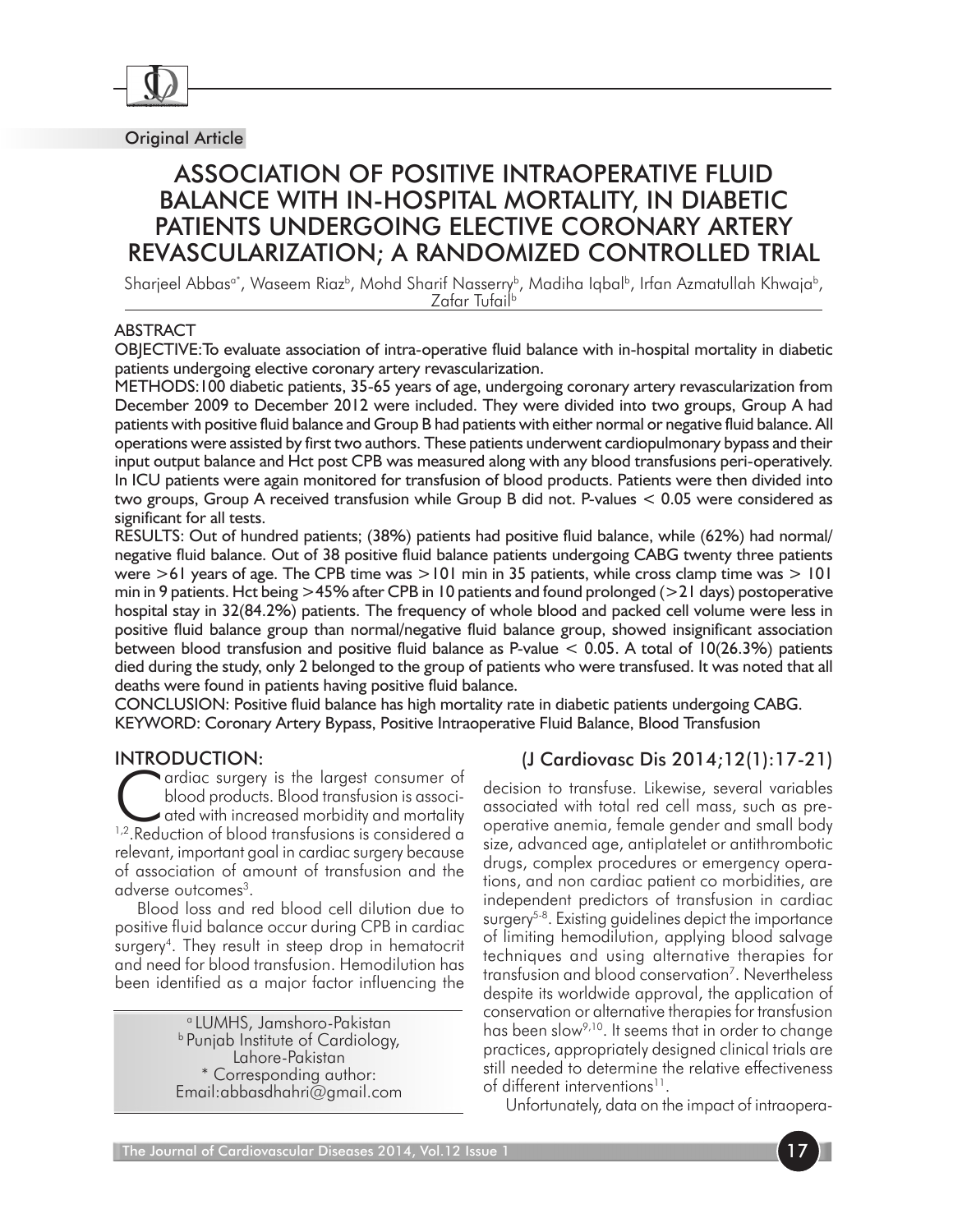

tive parenteral fluid administration on mortality in diabetic patients undergoing CABG are very limited. We designed this study because fluid balance is a modifiable variable, and secondly it is observed that when patients with diabetes are put on CPB the hematocrit reduces which is a risk factor for positive fluid balance. Thus the aim of the study was to evaluate the association of intraoperative fluid balance with mortality in diabetic patients undergoing elective coronary artery revascularization.

### Materials & Methods:

This prospective study was conducted at department of cardiac surgery, Punjab Institute of Cardiology from December 2009 to December 2012. One hundred consecutive diabetic patients age range 35-65 years, undergoing elective CABG on Cardiopulmonary bypass (CPB) were included in the study after informed consent. All operations were assisted by first two authors.

Exclusion criteria were emergencyor re-do operations,recent administration of Streptokinase or other thrombolytic medications, pre-existing hematologic disease or coagulation abnormality, advanced cirrhosis, renal failure, preoperative blood product transfusion & combined cardiac and carotid surgery.

In our institute the preoperative blood component stocking and preparation for cardiac surgical patients is performed in such a way that the crossmatching of a large number (6 or more) of blood transfusion are done a day before the operation. Only two unit of whole blood are banked before the operation and the rest of blood donors are awaited till the need of transfusion arises.

All patients received routine anesthesia and intraoperative care, and were operated by the same team with CPB and cross clamping of ascending aorta. Acute normovolemic hemodilution and retrograde autologous priming of the CPB circuit were not used in any patient. No pharmacologic agent was used to decrease blood loss in cardiac surgery (such as aprotinin, aminocaproic acid or tranexamic acid). The aspirin clopidogrel were discontinued at least 72 hours before surgery in all cases.

The CPB pump and circuit were primed depending on patient height and weight. Anticoagulation level was achieved with heparin 3IU/ml of primed solution and CPB was started when the ACT reached  $> 400$  sec. Pump flow was maintained at 1.8-2.5 liter/min/m2. Patients were operated under hypothermia down to 28-32°C.

In order to monitor patients fluid balance status, monitoring was performed with CBC, ABGs, Hct, Hb% and Oxygen saturation. All patients received intermittent antegrade cold blood cardioplegia. The cardioplegia solution is made from the patients' blood received in CPB. After preparation the cardioplegic solution is handed over to Anesthetist in pneumatic pressurized infusion bag for delivery during aortic cross clamp.

After grafting and then weaning from CPB, protamine 3 mg/kg was given intravenously to neutralize the total dose of heparin. Remaining CPB circuit blood together with blood saved from the operation field was re-transfused, if needed.

After weaning from CPB and re-transfusion of salvaged blood, patients were transfused for hematocrit ≤24%, for hemostasis or on surgeon's decision. In the ICU, patients were transfused for hematocrit ≤24%, while transfusion decisions for hematocrit values between 24-30% were evaluated in a multimodel manner.

Postoperatively all patients were admitted to the ICU. The input / output status, post CPB hematocrit and patients weight on 1st postoperative day, were taken as predictors of positive fluid balance. Patients were categorized on the basis of any of following positive findings; > 500ml positive fluid balance in last 24 hours, HCT<26 and change in weight of  $> 2$ kg. Patients were transferred to the ward when their clinical condition and laboratory findings were acceptable. Except for the two authors, the surgeons, their assistants, perfusionists and ICU personnels were not informed about the study. At the end of study date, all data was divided into two groups viz Group A (positive fluid balance) and Group B (normal/negative fluid balance)respectively.

Group Data was analyzed using SPSS (Statistical Package for Social Sciences) Version 20.0 for Window. Frequencies and percentages were given for qualitative variables. Chi square test and Fisher exact test (if cell frequency was less than 5) was applied to observe the association of the qualitative variables with both groups (positive fluid balance verses normal/negative fluid balance), while for quantitative variable independent t test was applied. P-value ≤5% was considered as significant. All tests applied were two tailed.

#### Results:

The study included 100 patients who underwent isolated coronary artery bypass graft surgery, (38%) patients had positive fluid balance, while (62%) had

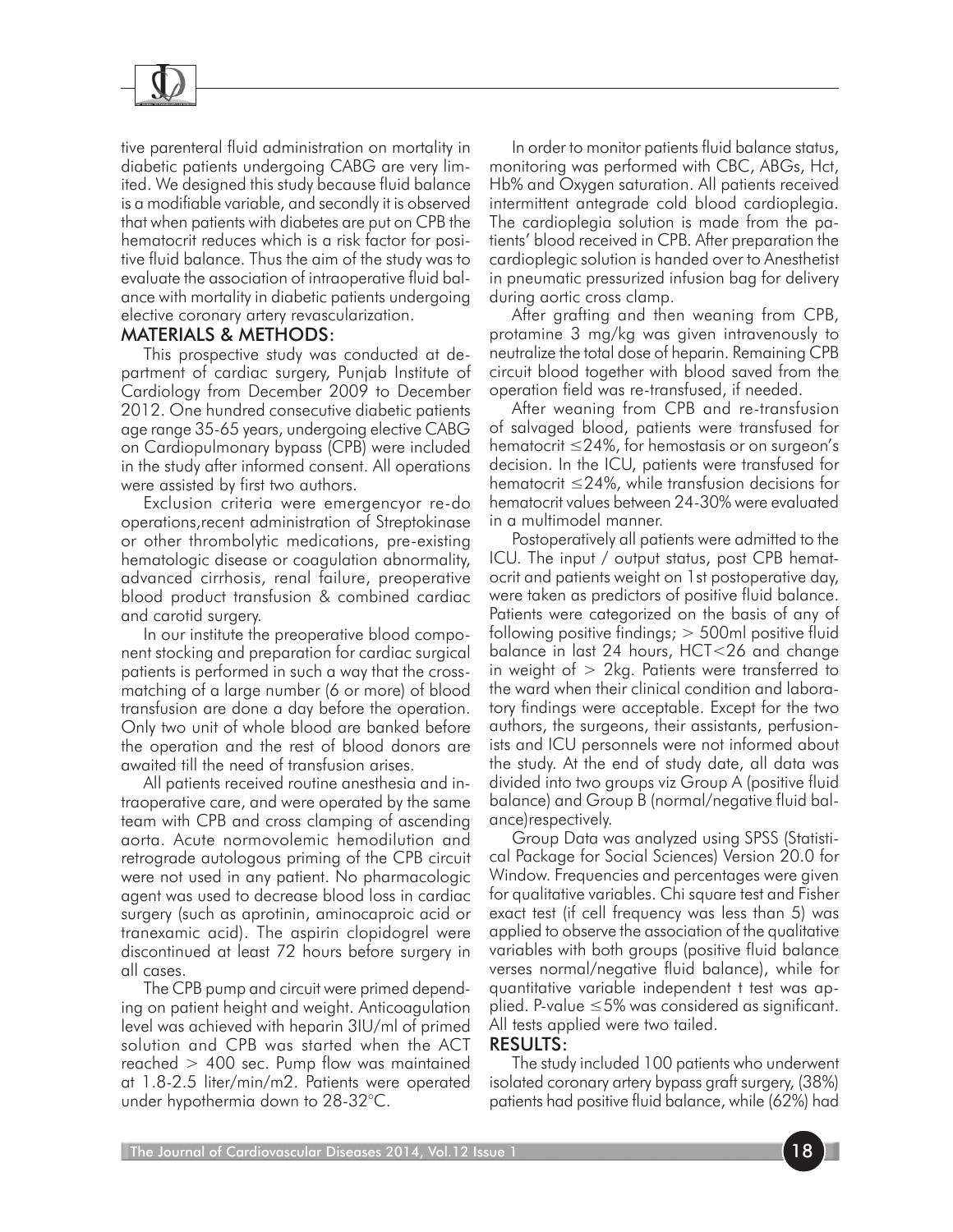

| Table-I: Descriptive and Inferential statistics |
|-------------------------------------------------|
| of the patient characteristics with respect to  |
| Positive fluid balance.                         |

| <b>Variables</b>                     |                       | <b>Fluid Balance</b> |                             | p-value |
|--------------------------------------|-----------------------|----------------------|-----------------------------|---------|
|                                      |                       | Positive<br>$(n=38)$ | Normal/negative<br>$(n=62)$ |         |
| $\frac{96}{5}$                       | $40 - 50$             | $3(7.9\%)$           | 23(37.1%)                   | 0.001   |
|                                      | 51-60                 | 12(31.6%)            | 39(62.9%)                   |         |
|                                      | >61                   | 23(60.5%)            | 0                           |         |
| Weight<br>(Kg)                       | 50-70                 | $3(7.9\%)$           | 17(27.4%)                   | 0.048   |
|                                      | 71-90                 | 13(34.2%)            | 17(27.4%)                   |         |
|                                      | 91-100                | 19(50%)              | 22(35.5%)                   |         |
|                                      | >101                  | $3(7.9\%)$           | 6(9.7%)                     |         |
| Flow<br>Rate<br>Wilia <sup>2</sup> ) | 1.8                   | 0                    | 27(43.5%)                   | 0.001   |
|                                      | $1.81 - 2.2$          | 28(73.7%)            | 21(33.9%)                   |         |
|                                      | >2.3                  | 10(26.3%)            | 14(22.6%)                   |         |
| CPB Time<br>(min)                    | $1 - 30$              | 0                    | $1(1.6\%)$                  | 0.001   |
|                                      | 31-60                 | $\Omega$             | 22(35.5%)                   |         |
|                                      | 61-100                | $3(7.9\%)$           | 15(24.2%)                   |         |
|                                      | 101-150               | 20(52.6%)            | 17(27.4%)                   |         |
|                                      | >151                  | 15(39.5%)            | 7(11.3%)                    |         |
| Cross<br>Clamp time<br>(min)         | $1 - 20$              | 0                    | 15(24.2%)                   | 0.001   |
|                                      | $21 - 40$             | 0                    | 11(17.7%)                   |         |
|                                      | 41-60                 | 20(52.6%)            | 24(38.7%)                   |         |
|                                      | 61-100                | 9(23.7%)             | $2(3.2\%)$                  |         |
|                                      | >101                  | 9(23.7%)             | 10(16.1%)                   |         |
| HCT af-<br>terCPB                    | 21-26%                | 0                    | 12(19.4%)                   |         |
|                                      | 27-35%                | 4(10.5%)             | 35(56.5%)                   |         |
|                                      | 36-45%                | 24(63.2%)            | 10(16.1%)                   |         |
|                                      | >45%                  | 10(26.3%)            | $5(8.1\%)$                  |         |
| Hospital<br>Stay<br>(days)           | $5$                   | 0                    | 19(30.6%)                   | 0.001   |
|                                      | $5 - 10$              | 0                    | 19(30.6%)                   |         |
|                                      | $11 - 20$             | 6(15.8%)             | 18(29%)                     |         |
|                                      | >21                   | 32(84.2%)            | 6(9.7%)                     |         |
| <b>Transfusion</b>                   | Transfused            | 14(36.8%)            | 36(58.1%)                   | 0.039   |
|                                      | Not Trans-<br>fused   | 24(63.2%)            | 26(41.9%)                   |         |
| <b>Transfusion</b><br>(types)        | whole blood           | $8(21.1\%)$          | 28(45.2%)                   | 0.007   |
|                                      | Packed Cell<br>volume | 0                    | $5(8.1\%)$                  |         |
|                                      | Plasma                | 6(15.8%)             | $3(4.8\%)$                  |         |
|                                      | Not Trans-<br>fused   | 24(63.2%)            | 26(41.9%)                   |         |
| <b>Units transfused</b>              |                       | $0.79 + 1.255$       | $1.31 \pm 1.275$            | 0.051   |
| <b>Mortality</b>                     |                       | 10(26.3%)            | 0                           | 0.001   |

normal/negative fluid balance.(Table-1)

Positive fluid balance patients were found to be older (more than 60 years of age) as 23(60.5%), were more likely to be over weight (more than 90 kg) as 19(50%). Cardiopulmonary bypass time and aortic cross-clamp time (more than 100 minutes) were found to be higher in positive fluid balance patientsand found prolong (>21 days) postoperative hospital stay in32(84.2%) patients. The frequency of whole blood and packed cell volume were less in positive fluid balance group than normal/negative fluid balance group.while Postoperative mortality was found to be higher in (group A) positive fluid balance as compared to

(group B) normal/negative fluid balance group as (26.3% vs. 0%).

## Discussion:

Perioperative edema has long been linked with increased mortality and can result in injury to many organs, including the heart, lungs, and brain. Edema acquired during CPB may contribute to this mortality. Similarly the blood and its products are frequently transfused in patients undergoing cardiac surgery of all varieties, adding to the positive fluid balance. Coronary revascularization is the most frequent cardiac surgical operation and the mean number of transfusion in CABG ranges from 0 to 6.3 units per patient, and the frequency of transfusion ranges from 16% to 100% 12.However, reduction of blood transfusions calls an important achievement for every surgical procedure recently and so is true in the domain of cardiac surgery. Transfusion practices vary between institutions and surgeons<sup>7</sup>.

Looking at other side of picture, low haematocritlevel on CPB (<24%), is independently associated with stroke, myocardial infarction (MI), renal failure, prolonged ventilation, sepsis, reoperation due to bleeding6,13,14. Knowing these morbidity and mortality risk factors the surgeons usually have lesser threshold for transfusion<sup>15-17</sup>. To compensate this there should be certain methods and techniques which can lead to a decrease of haemodilution aiming at fewer transfusions in such operations. Considering volume load as modifiable factor, a number of efforts have been made to reduce the resulting positive fluid balance under CPB, like miniaturizing the circuit size, aspirating mediastinal blood and transfusing residual CPB blood back to patients circulation<sup>18-20</sup>. The fluid balance on CPB should be carefully monitored and measured and the Anaesthetist, Cardiac perfusionist and surgeons, should strive to achieve a zero or negative fluid balance without reaching on the native reservoir fluid. This goal is achievable in majority of cases. A positive fluid balance should be avoided if possible until it is beneficial in specific situations. However, a positive fluid balance may mark a decreased cardiac function leading to an increased mortality.

Toraman  $F$  et al<sup>21</sup> found that hypertension, diabetes, chronic obstructive pulmonary disease, New York Heart Association (NYHA) Class III-IV, use of angiotensin converting enzyme (ACE) inhibitors, chronic renal failure, and female gender were the significant preoperative risk factors for

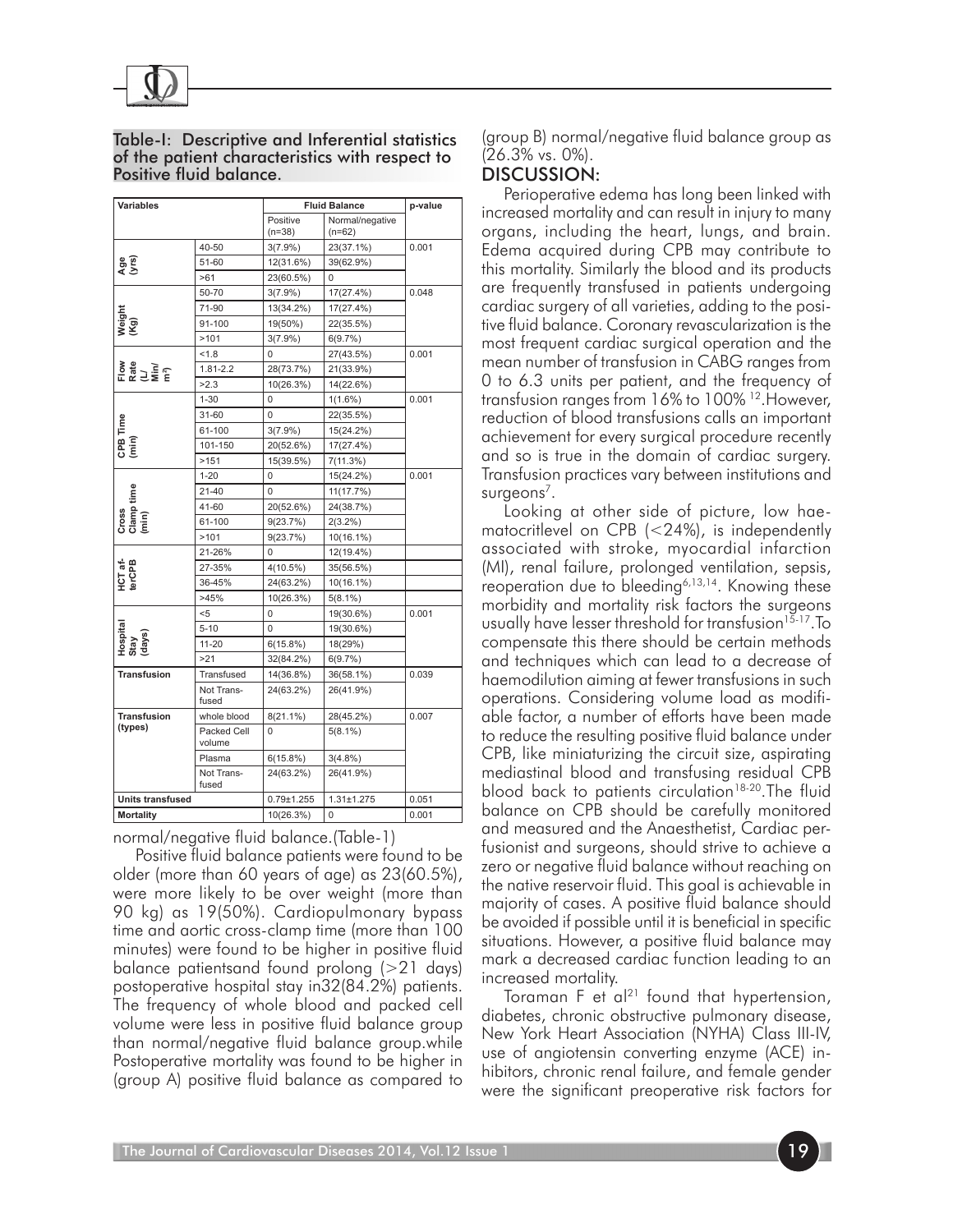

increased volume replacement during CPB. This study suggests that intraoperative volume overload increases blood transfusion and length of hospital stay in patients undergoing CABG. Our study was conducted purely on diabetic patients undergoing CABG on pump. However it supported the notion of Toraman F et al<sup>21</sup>, as there was increased hospital stay, increased blood transfusion requirements and increased mortality linked to Group A.

Both our study and that conducted by Grist<sup>22</sup> suggested that positive fluid balanced patients are more likely to be in higher risk categories, weighed more, and had longer pump times ( $p < .05$ ) with an adjusted odds ratio for mortality of 1.73 (1.01- 2.96, 95% confidence interval). Grist et al $^{22}$  stated that circulatory failure during the weaning process demands substantial fluid resuscitation to wean from CPB, resulting in a positive fluid balance and thus correlated to an increased mortality rate. This supports our finding of maximum mortality in patients who had developed positive fluid balance post CPB.

Vretzakis G et al<sup>11</sup> published a randomized controlled trial involving 130 patients operated for CABG under CPB supported by reinfusion of washed shed blood from thoracic cavities, and reported significant reduction of intraoperative packed red cells transfusions with a restrictive parenteral fluid protocol. Patients in Group B, in

our study, were similarly dealt and were not given transfusion of blood products, thereby decreasing shift in fluid balance and thus mortality.

Scott et al<sup>23</sup> transfusion was used in 72.5% of on-pump patients compared with 45.7% of offpump patients. Use of CPB, preoperative hematocrit  $<$  35%, female gender, increasing age ( $\geq$  65 years), and decreased body weight ( $\leq 83$  Kg) were significant predictors of transfusion. In our study, prolonged CPB time, and increasing age and increased weight were associated with the increased transfusion requirements and mortality.

In conclusion, our study depicts that the fluid overload perioperatively is associated with higher mortality rate in diabetic patients who undergo Conventional on-pump CABG.

The limitations of this study were related to its non-standard blinding (no formal bending, different anesthesiologists and perfusionist and primary surgeons, in different cases). The open nature of the operative area and use of sterile drapes and other spillage make the exact quantification of irrigation and blood loss difficult. In addition, lack of standardization with regards to intravenous fluid administration in group B (liberal fluids) is also a limitation.

#### Conclusion:

Patients with positive fluid balance had high mortality rate in diabetic patients undergoing CABG.